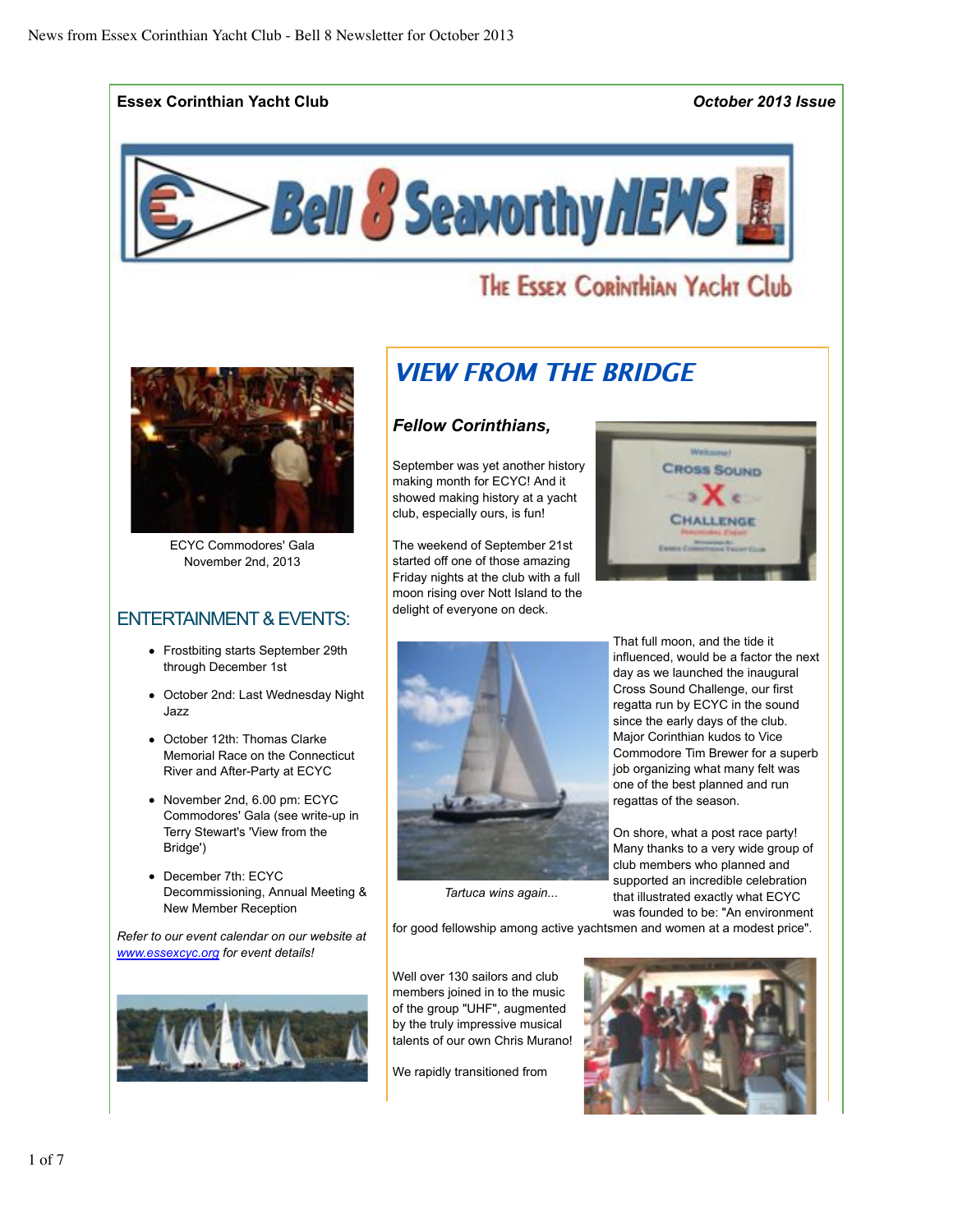# OFF SHORE NEWS & EVENTS:

#### *1st Inaugural Cross Sound Challenge PHRF Race*

20 boats competed in three classes for XSC hardware on Saturday, September 21st and the event lived up to its name in spectacular fashion. Challenge is the name of the event and the word to describe the day. A southerly building to about 20 knots, a flood at the start and a strong ebb for most of the afternoon gave most crews all they could safely handle while trying to stay fast around the course, which began and ended west of the outer light. The course featured a beat to windward over to Orient Shoals (Truman Beach) and a very fast down wind leg back through a gate between the east end of the shoal and Bell 8 and a final reach to the finish line. The downwind leg saw speeds over ground of 7 to nearly 10 knots, depending on the size of wave one was surfing off of. 16 boats finished the race and 3 retired. All crews, novice or seasoned, ended the day with stories to tell.

The post-race party at the clubhouse was an absolute blast. Keg beer, grilled burgers and dogs and live music kept the party-goers happy and celebrating an outstanding day of competitive sailing and fellowship well into the evening hours.

This event was a great success for ECYC on so many levels. Number one, it was a great reward for the many volunteers who made the event possible. While the number of helpers were too numerous to list here, each and every one was individually thanked during the awards ceremony. A handful of our members, however, must certainly be thanked again here: John Ackermann hosted the race Committee aboard COSMOS. Club members Loch Syme and Ron Noe were aboard as Race Committee members, while Adam McEwen provided LTM for the Chase Boat and handled pin responsibilities. Liz Fowler and Valerie Votto were co-leaders of the shore team who set-up, cooked, and cleaned up at the party. Mark Bavolack and Jeff Winterstein did Yeoman's work on the grill, while Celia Francis and Joyce Winterstein were our ticket collectors/bouncers at the front door. Chris Morano and Toby Doyle headed up the event's planning and race organization. Outside expertise in form of a PRO, Greg Gilmartin, and an assistant, Frank Murphy, ensured that the on-course logistics and officiating would run flawlessly. Doug Domenie and Brewer's Marina offered free moorings for competitors during the weekend exhilarating white cap sailing of the Cross Sound Challenge to the tranquil waters of Hamburg Cove for the Fall Raft up on the ECYC mooring. This year's raft up was



Watch out for the sign up list.

mostly a powerboat affair as many of our sailors were still in recovery mode from the evening before.

Looking ahead, October brings the return of one of ECYC's great traditions, the Thomas Clark Memorial Race on October 12th. The Clark race is our contribution to the Tri Club River Race series shared with the Essex and Penttigaug Yacht Clubs. The yacht Flo (Lori Conforti) will be defending its title from last year's series. We invite all ECYC members to the post race party.

Fall Frostbiting returns on Sundays, beginning September 28th with ECYC member boats defending their class championships in Ideal 18s and Etchells. Ideal 18 crews are forming now. Contact Jon Gibbs to sign up.



Speaking of championships, we proudly recognize yet another ECYC yacht, Petrel (Jon and Cindy Gibbs) for winning its class in the Fall Off Soundings series. Off Soundings can be viewed as a twice a year All Star regatta of the most experienced sailors from Connecticut, Rhode Island and New York. Petrel's win is a terrific accomplishment. The Gibbs family needs a new trophy



*Jon Gibbs accepting yet another first-place trophy!* 

shelf just for their results this year alone! This has been truly an amazing year for ECYC sailors. We are very proud of all of them.

Still on tap is the Thundermug Race where the ECYC yacht Tartuca (Ruth and Peter Emblin) will be making its final run to win the Long Sands Shoal Cup for combined races results from throughout the season.

Finally as we head into November, we invite all members to attend the Commodores' Gala on Saturday,

November 2nd. The Gala is our opportunity to dress up for a fun evening celebrating our fellowship and all those who have led the club in the past to where it is today. Stay tuned for details.

Please check out the club's web site at www essexcyc.org. Our Facebook page also provides current club updates and has an increasing audience. Become a "fan" to get club updates.

Make it a good month!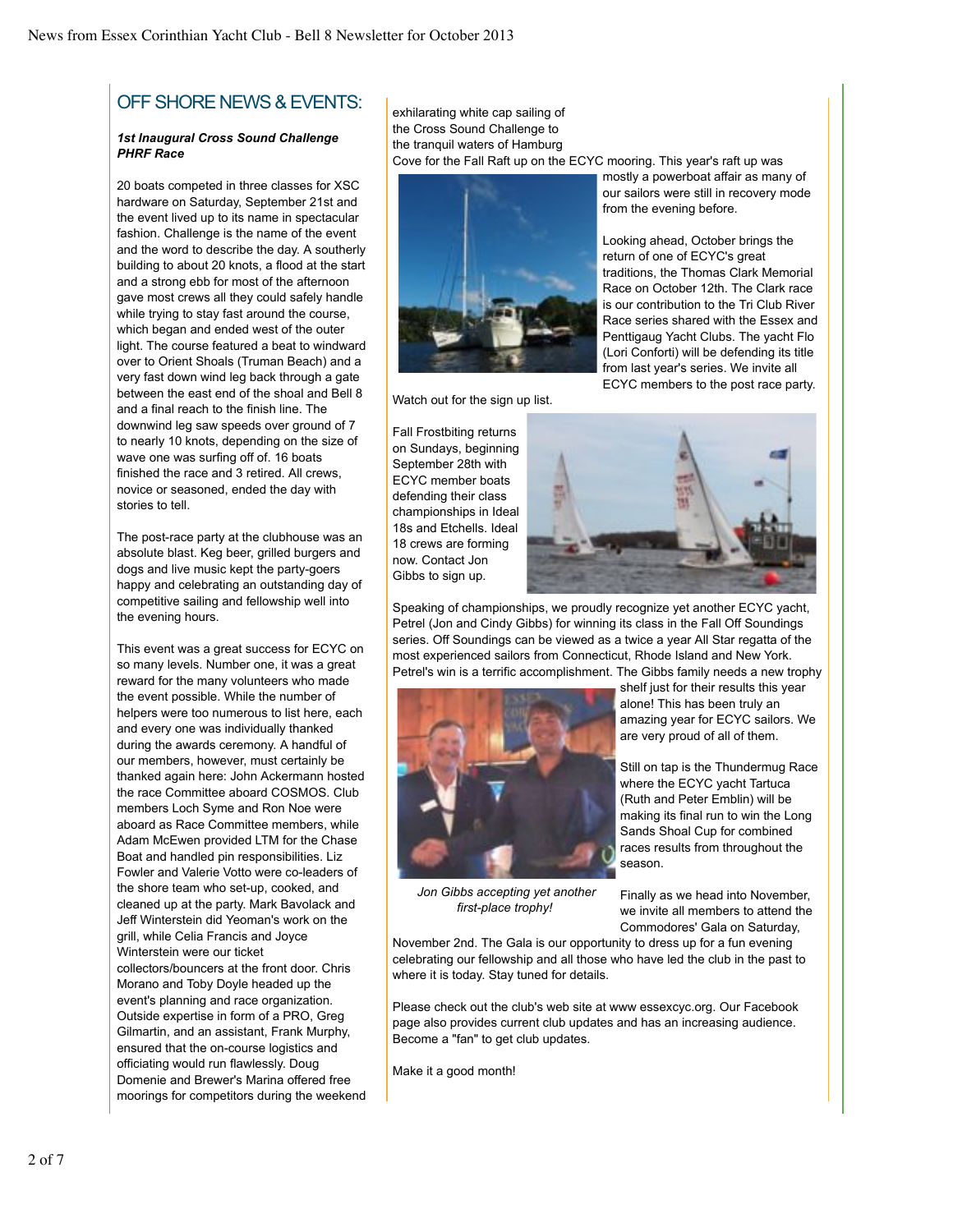and, we hope, will do so again next year as we build this event into a major regatta in our section of LIS. This regatta is primed for growth next season. Our aim is to make the race an ECSA Points regatta in 2014 and to make the ECYC in Essex Harbor a critical fixture in the PHRF Racing Series. Congratulations to all of the members of ECYC in taking this giant step towards building our on-water reputation among active sailing clubs. Below are the results from each class:

#### **Class A:**

1st Place: Jon Gibbs in PETRAL 2nd Place: Jeanne Little in CALAMINE 3rd Place: Tim Brewer in TESORO

#### **Class B:**

1st Place: Toby Doyle in FLO\* 2nd Place: Jeff Going in CELEBRATION 3rd Place: Bill St. John in IRISH LADY

#### **Class C:**

1st Place: Peter Emblin in TARTUCA 2nd Place: Chris Morano in DORIAN 3rd Place: Jim Francis in FREE SPIRIT

#### \* *First Overall for the Regatta*



Petrel speeding away

### *Tom Clark Memorial Race - October 12*

Next up on the off-shore calendar is the Tom Clark Memorial. This is the second race of a 3 race series comprising the Tri-Club River Race Series. We are seeking volunteers to lead and help with on-water and on-shore logistics. On-water volunteer opportunities include the Race Committee Boat and 2 Chase Boats, along with personnel. On-shore opportunities include party organization and hands-on work on the day of the event.

Please see our website for NOR, SIs and

## **Terry Stewart**

**Commodore** Essex Corinthian Yacht Club



# *Galley:*

**David Dorrance & Sarah Lively** are pleased to accept the responsibility of Galley Liaison. We welcome your input and suggestions to help make the ECYC galley a pleasant and delicious experience for all.

David's email: dwdorrance@gmail.com. David's mobile: 203-722-5334.

**Did You Know** that a portion of your galley bill goes towards the Club's operating budget? Our caterer, the Coastal Cooking Company, pays rent to the club for its use of the Galley as a percentage of the meals served each month. By enjoying a meal at the club, please know you are helping support the club's operations.

### **Fall Galley Hours:**

| Wednesday through Saturday Lunch | 11:30 am - 2:00 pm                  |
|----------------------------------|-------------------------------------|
| Sunday Brunch                    | 11:00 am - 2:00 pm                  |
| Friday Night Dinner Service      | $5:30 \text{ pm} - 9:00 \text{ pm}$ |

# *Reminders:*

- ECYC members showing their club card get a \$1 per bottle discount at **That's the Spirit** on Main Street in Essex on your way to the club.
- We also encourage all ECYC members to consider having Elaine set up **automatic billing to your credit card.**
- **ECYC is a Smoke-Free Environment.** We need all members' assistance in reminding guests our club is a no smoking area. The smoking area is over by the dumpsters and not on the club's deck or in front of the club. Smoking and cigarette butts left behind during private events continue to be a challenge.

## *In Memoriam:*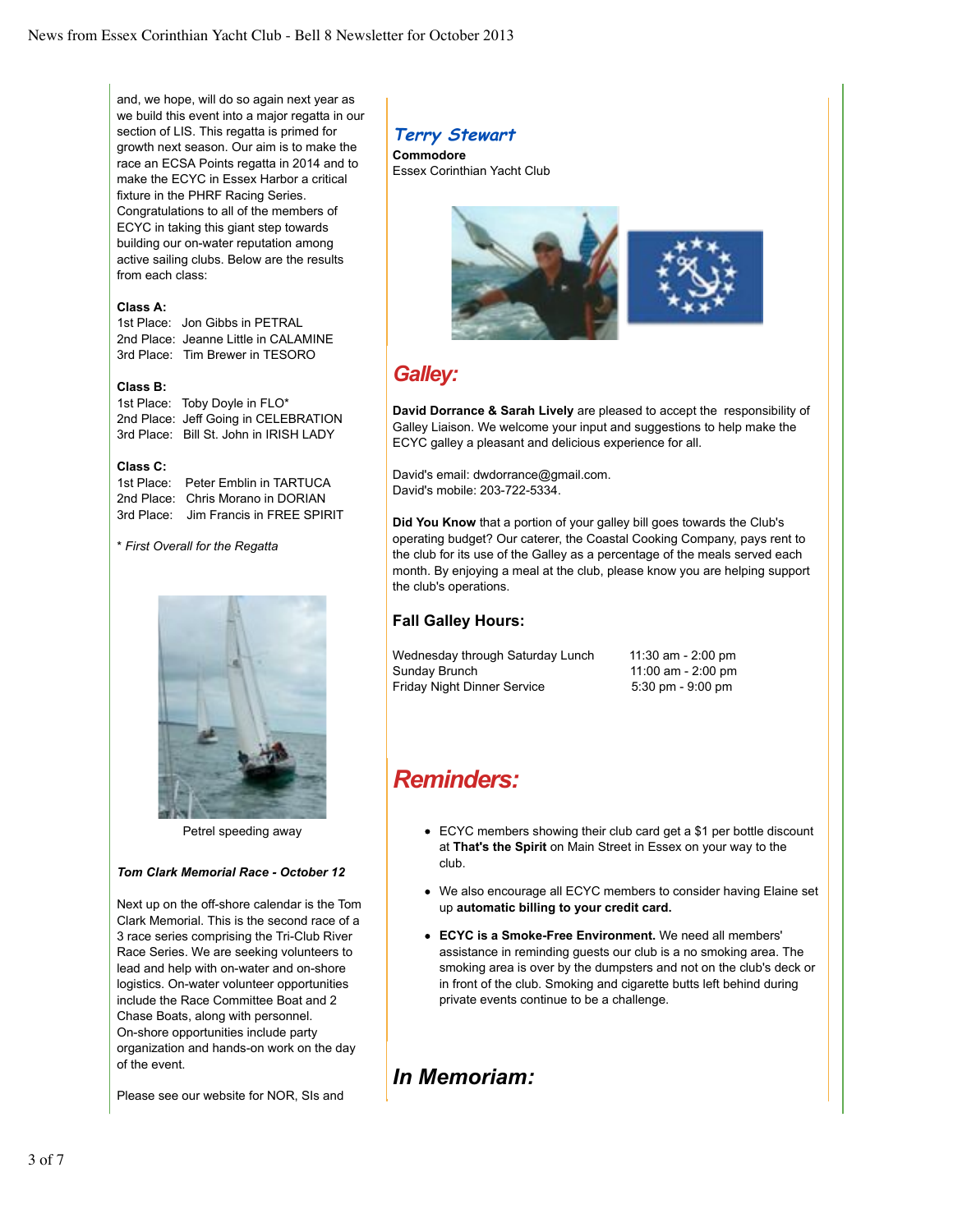Entry Forms and watch for flyers going up in the clubhouse.

We definitely need your help to pull this together. Contact me directly if you can help us make this a spectacular event!

Contact me at tbrewer@tlbarchitecture.com or 860 638 7025

**Tim Brewer**

Vice Commodore



## COMMITTEE UPDATES

### *House & Grounds Update:*

House Committee Update: You will notice a new construction project to improve the appearance of the area surrounding the club. Brewers is installing a new ramp leading onto the deck by the gas grill and a stone wall to contain the area where mooring balls are stored in the off season. New stone will be installed to eliminate the unsightly weeds that grow there now. Later this year, the parking lot nearest the club will be repaved. Our continued thanks and appreciation to the Brewer organization for their efforts improving the appearance of our club inside and out.



Before and (Almost) After

I hope all had a great summer, enjoyed & maximized use of the club.

**Chuck Grusse**

*House Chair*

### *Membership Update:*

We are so pleased to announce that **Diana & James Coan** and **Joyce & Nick Incerti** have rejoined ECYC!

We are sad to report the passing of ECYC member Fred Cliff this month. We extend our heartfelt condolences and Corinthian wishes on behalf of the membership to Connie and Fred's family.

# *Corinthian Kayakers*

## *(a.k.a. "The Mini Fleet"):*

### **Kayak Adventure # 5:**

Load up your boats for Sunday October 6th. We are heading for Whalebone Creek (Hadlyme Cove) in East Haddam. The tide will be high at 1pm, so we should plan to use that to our advantage and as the meting time. If you are in need of a boat please send out a request and arrange the details.

Whalebone Creek is accessed just south of the Haddam Ferry site and before the entrance to Selden's Island. It will offer a good birding area and the foliage should be beginning to turn. You can take the ferry, \$5.00 per crossing, or take Joshuatown Road to Rte. 148 W and follow to Ferry Landing. Car park will be next to ferry site; paved and quite large.

The paddle should not be difficult, wind permitting. As always; sun screen, water for hydration, and PFD for safety. Water should still be quite pleasant; however a wind-shirt or such may be a good idea if air temps are cool.

High winds and rain will cancel.

Don Shannehan **donshannehan@sbcglobal.net**



# *Ideal 18s:*

**Fall Frostbite** Series Starts Sunday, September 29th through December 1st. Interested sailors to cont act Jon Gibbs at jongibbsarch@aol.com

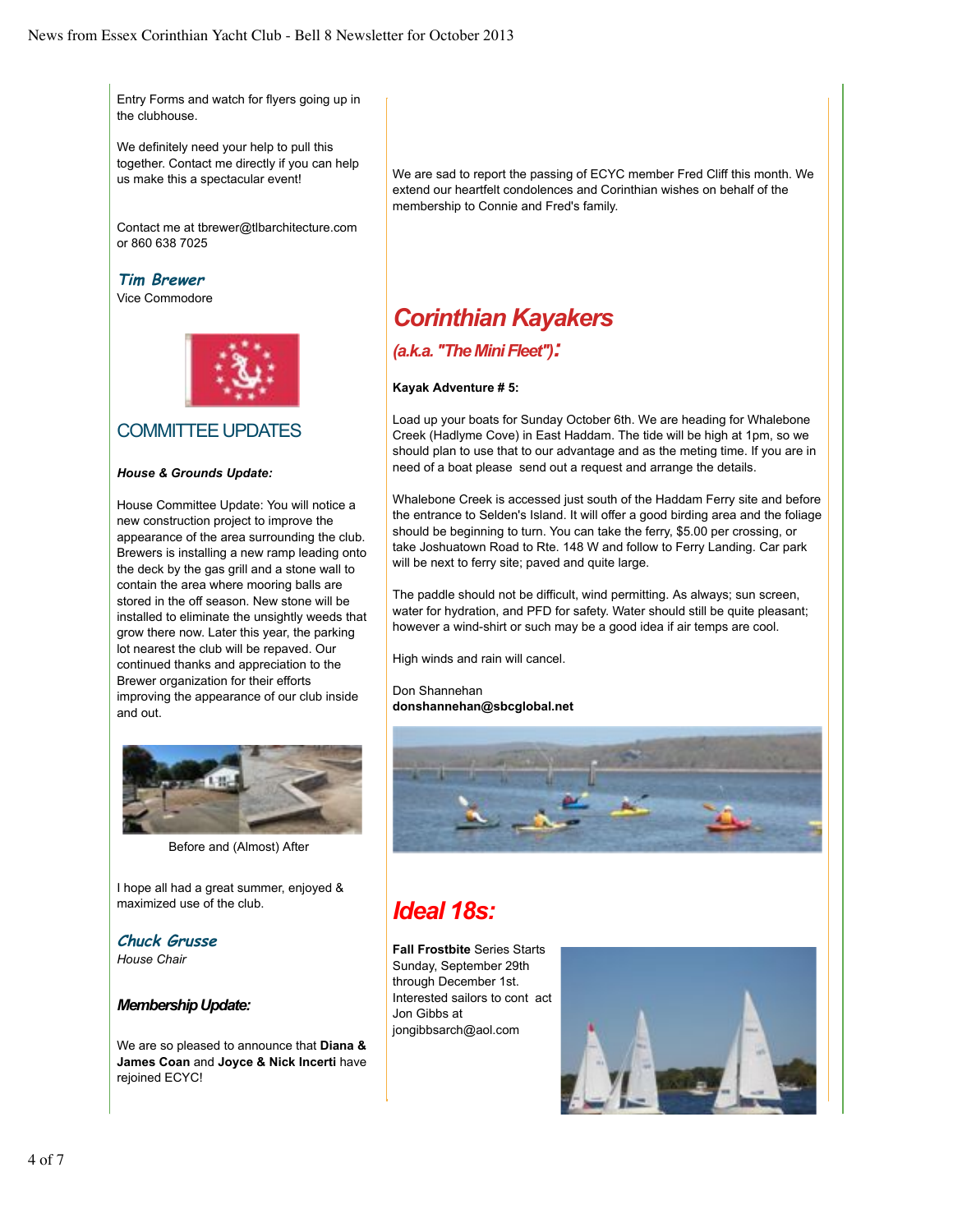Please be sure to give them a warm Corinthian "welcome back" when you see them!

**Sharon Craig** Membership Chair

# *ART on the River:*

New Art Show in place! Our thanks to ECYC member Susan Malan and ECYC "Curators" (AND Fleet Captain AND Galley Liaison!) David and Sarah Dorrance for setting up our

second Art

**Show** collaboration

with the Essex



Art

Association.To purchase a painting, attach the picture's tag to a galley ticket with your club number and turn into Elaine's office.The club receives a portion of the sale so you are helping the club, along with an appreciative local artist!

## *Green Tip of The Month:*

### *The Cigarette Butt Dilemma*

At a recent beach clean-up we pulled an astoundingly high amount of cigarette butts from the sand and surrounding grass areas. Among my friends accompanying me to this clean-up were several die-hard smokers, and even they were shocked at the high quantity of butts we recovered.



*Not a pretty sight...*

Before anyone gets upset about this report and cries 'discrimination against smokers', please read this before making any such judgment. In a public discussion that followed the clean-up we polled a lot of smokers (and non-smokers) and realized that most people have no idea that cigarette butts are NOT FULLY BIO-DEGRADABLE and create an environmental hazard. This is not about

# *Essex Boaters and Boating Fans:*

On October 7th at 7pm the NESN Channel will feature Essex as its boating destination of the week.



For details on the series, please see:

Tune in!

http://newenglandboating.com/new-england-boating-television/2013 destinations-and-shows

# *Farewell, Corinthian Jazz Band!*

Thank you, Essex Corinthian Jazz Band for another great season!

"No Music without Fun. No Fun without Music!"

The Corinthian Jazz Band:

- Ed Birch- trumpet and trombone
- Walter Budney clarinet
- Ken Canfield banio
- Bill Grover cornet (not coronet)
- Chad Floyd drums
- Stuart Ingersol tuba
- Marc Schwartz piano
- Leslie Strauss fiddle
- Trip Wyeth guitar

# *Burgee of the Month:*



Our newest burgee continues our members' travels to the "Wide World of Yacht Clubs" and is from the Yacht Club de Quebec located in beautiful Quebec City. It is our first exchange with a French speaking club.

YCQ (www.ycq.ca) was founded in 1861 and

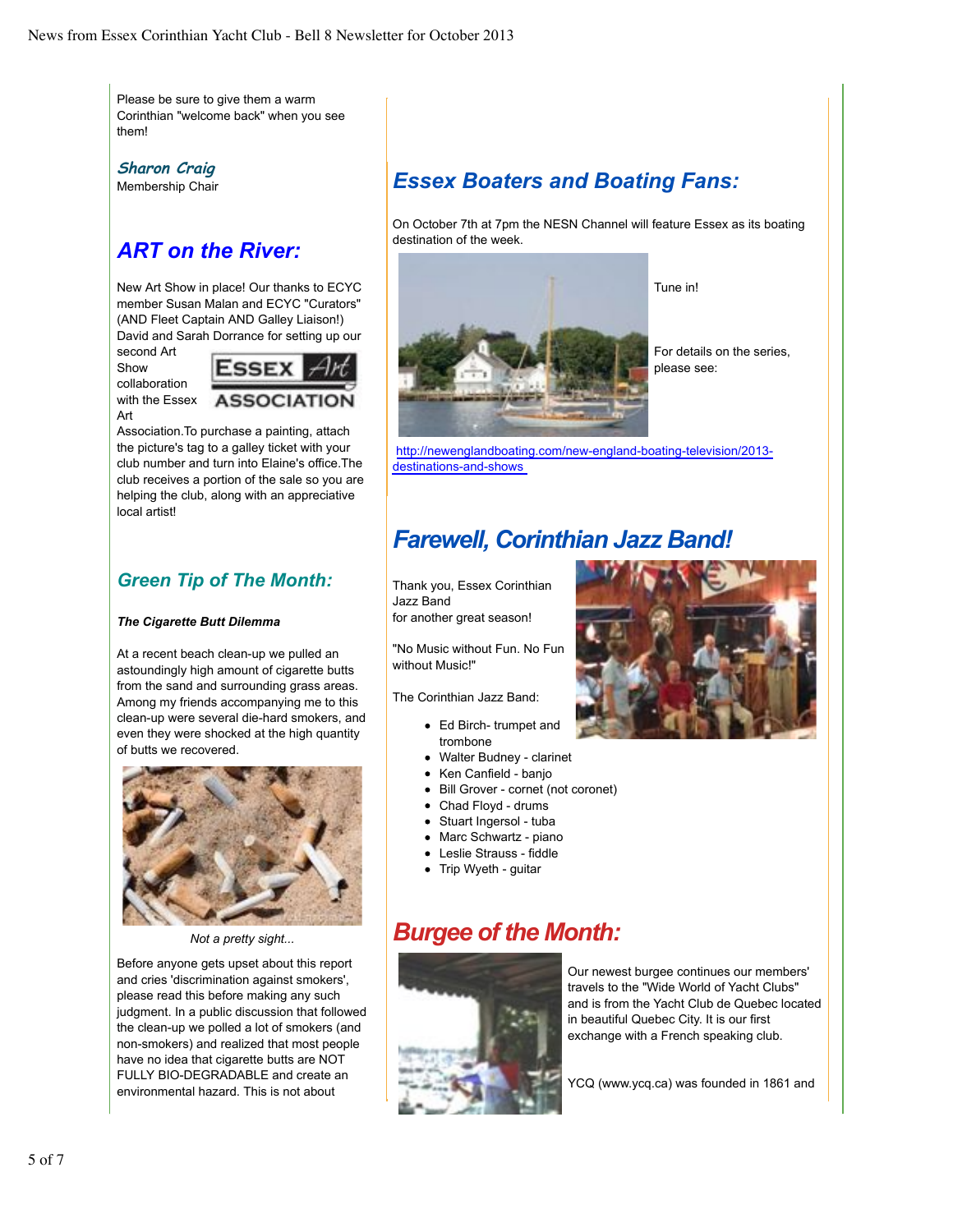'smoking or non-smoking' - it's everyone's personal choice - *this is about what remains behind.* 

It is estimated that several trillion cigarette butts are littered worldwide every year. That's billions of cigarettes flicked, one at a time, on our sidewalks, beaches, nature trails, gardens, and other public places every single day. In fact, cigarettes are the most littered item in America and the world. Cigarette filters are made of cellulose acetate, NOT COTTON, and they can take decades to degrade. Not only does cigarette litter ruin even the most picturesque setting, but the toxic residue in cigarette filters is damaging to the environment, and littered butts cause numerous fires every year, some of them fatal (from CigaretteLitter.org).

A new study shows that cigarette butts have a devastating effect on marine life. The chemicals from just one filtered cigarette butt had the ability to kill fish in a one-liter bucket of water. It does not matter whether the butt still contained tobacco or whether it was unsmoked or smoked. In all cases, about half of the fish died exposed to a very low concentration of cigarette butts. What is in the left-over filter seems to be the most toxic. Think about it - those toxins concentrate in larger fish that prey on smaller species and *may ultimately end up on your dinner table*! Birds also ingest the butts and cannot digest them, leading to death. Most smokers are completely unaware of how dangerous the butts actually are.

ECYC is a smoke-free club for several reasons, some of which have already been mentioned above. Smoldering butts can also lead to fires (which was the case not too long ago, when the CT River Museum almost burned down), and, besides being harmful to the environment, the litter is rather unattractive when found near our picturesque facility. In addition, the terms of our lease dictate that we cannot allow smoking in the club house, on the decks and surrounding dock areas.

*We welcome everyone*, non-smoker or smoker, but would like to ask smokers to enjoy their cigarettes outside the club in the designated smoking area near the trash containers. Please also ensure that your cigarette butts are fully extinguished and discarded properly. The fewer butts end up on the ground and in the water, the better for everyone.

Thank you for your cooperation!



provides a full range of yacht club services to include a marina, restaurant, and a full racing and boating calendar



# *Promote ECYC!*

The perfect way to promote ECYC and show your club spirit throughout the season on and off shore is by flying or wearing the club burgee! Fly it right! Consult Eldridge or Chapman for guidelines.

The Ship's Store not only sells burgees,



there are vests, scarves, ties, polos, tees, sweaters, windshirts, etc., etc., etc., all waiting for you to show your Corinthian Spirit!

And if you want to add some Corinthian Spirit to your evenings at the club, check out the etched wine and drinks glasses. Toast your friends in style!

See Jean Brewer at the Ship's Store for all the new items she has added to the store's selection and check below for our *MONTHLY SPECIAL!*